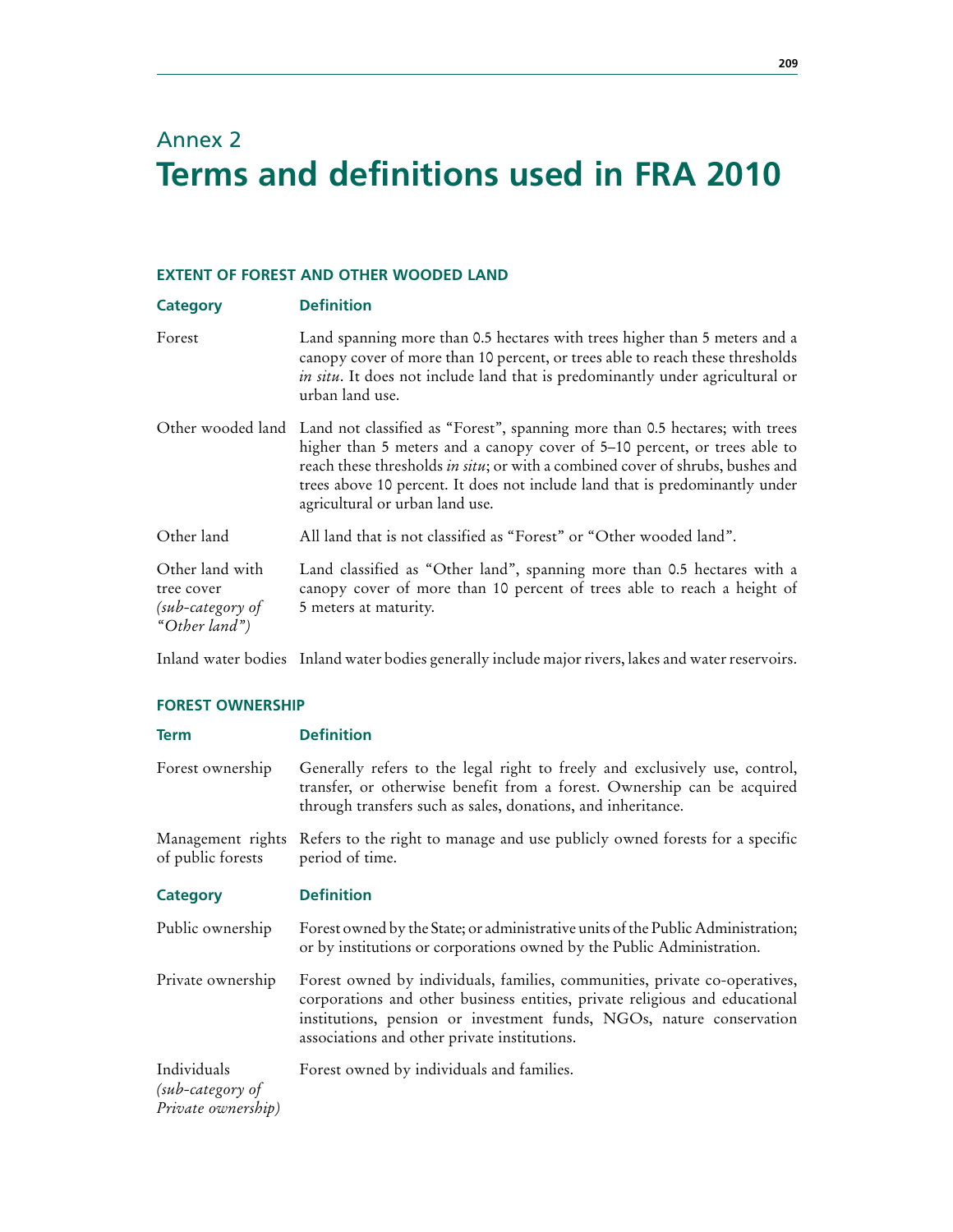| Private business<br>entities and<br>institutions<br>(sub-category of<br>Private ownership) | Forest owned by private corporations, co-operatives, companies and other<br>business entities, as well as private organizations such as NGOs, nature<br>conservation associations, and private religious and educational institutions,<br>etc.                         |
|--------------------------------------------------------------------------------------------|------------------------------------------------------------------------------------------------------------------------------------------------------------------------------------------------------------------------------------------------------------------------|
| Local communities<br>(sub-category of<br>Private ownership)                                | Forest owned by a group of individuals belonging to the same community<br>residing within or in the vicinity of a forest area. The community members<br>are co-owners that share exclusive rights and duties, and benefits contribute<br>to the community development. |
| Indigenous / tribal<br>communities<br>(sub-category of<br>Private ownership)               | Forest owned by communities of indigenous or tribal people.                                                                                                                                                                                                            |
| Other types of<br>ownership                                                                | Other kinds of ownership arrangements not covered by the categories above.<br>Also includes areas where ownership is unclear or disputed.                                                                                                                              |

# **CATEGORIES RELATED TO THE HOLDER OF MANAGEMENT RIGHTS OF PUBLIC FOREST RESOURCES**

| Public<br>administration           | The public administration (or institutions or corporations owned by the<br>public administration) retains management rights and responsibilities within<br>the limits specified by the legislation.                                                                               |
|------------------------------------|-----------------------------------------------------------------------------------------------------------------------------------------------------------------------------------------------------------------------------------------------------------------------------------|
| Individuals/<br>households         | Forest management rights and responsibilities are transferred from the<br>public administration to individuals or households through long-term leases<br>or management agreements.                                                                                                |
| Private institutions               | Forest management rights and responsibilities are transferred from the public<br>administration to corporations, other business entities, private co-operatives,<br>private non-profit institutions and associations, etc., through long-term<br>leases or management agreements. |
| Communities                        | Forest management rights and responsibilities are transferred from the<br>public administration to local communities (including indigenous and tribal<br>communities) through long-term leases or management agreements.                                                          |
| Other form of<br>management rights | Forests for which the transfer of management rights does not belong to any<br>of the categories mentioned above.                                                                                                                                                                  |

# **FOREST DESIGNATION**

| <b>Term</b>                    | <b>Definition</b>                                                                                                                                                                                                                                             |
|--------------------------------|---------------------------------------------------------------------------------------------------------------------------------------------------------------------------------------------------------------------------------------------------------------|
| Primary designated<br>function | The primary function or management objective assigned to a management<br>unit either by legal prescription, documented decision of the landowner/<br>manager, or evidence provided by documented studies of forest management<br>practices and customary use. |
| Protected areas                | Areas especially dedicated to the protection and maintenance of biological<br>diversity, and of natural and associated cultural resources, and managed<br>through legal or other effective means.                                                             |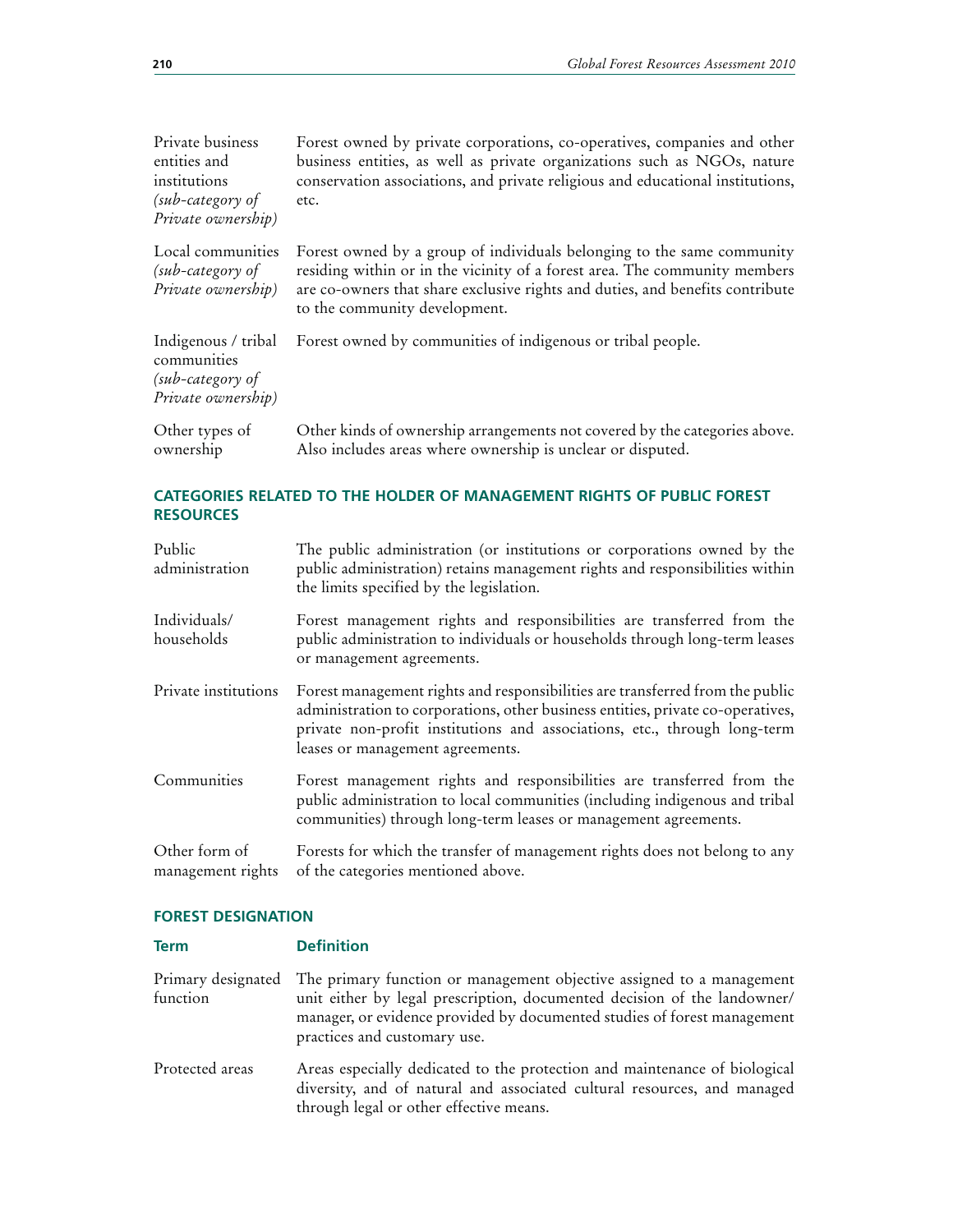| <b>Category</b>                 | <b>Definition</b>                                                                                                                                                                          |
|---------------------------------|--------------------------------------------------------------------------------------------------------------------------------------------------------------------------------------------|
| Production                      | Forest area designated primarily for production of wood, fibre, bio-energy<br>and/or non-wood forest products.                                                                             |
| Protection of soil<br>and water | Forest area designated primarily for protection of soil and water.                                                                                                                         |
| Conservation of<br>biodiversity | Forest area designated primarily for conservation of biological diversity.<br>Includes but is not limited to areas designated for biodiversity conservation<br>within the protected areas. |
| Social services                 | Forest area designated primarily for social services.                                                                                                                                      |
| Multiple use                    | Forest area designated primarily for more than one purpose and where none<br>of these alone is considered as the predominant designated function.                                          |
| Other                           | Forest areas designated primarily for a function other than production,<br>protection, conservation, social services or multiple use.                                                      |
| No/unknown                      | No or unknown designation.                                                                                                                                                                 |

# **SPECIAL DESIGNATION AND MANAGEMENT CATEGORIES**

| Area of permanent                                     | Forest area that is designated to be retained as forest and may not be       |
|-------------------------------------------------------|------------------------------------------------------------------------------|
| forest estate (PFE)                                   | converted to other land use.                                                 |
| Forest area within                                    | Forest area within formally established protected areas independently of the |
| protected areas                                       | purpose for which the protected areas were established.                      |
| Forest area under<br>sustainable forest<br>management | To be defined and documented by the country.                                 |
| Forest area with                                      | Forest area that has a long-term (ten years or more) documented management   |
| management plan                                       | plan, aiming at defined management goals, which is periodically revised.     |

#### **FOREST CHARACTERISTICS**

| <b>Term</b>                     | <b>Definition</b>                                                                                                                                                                                                                                   |
|---------------------------------|-----------------------------------------------------------------------------------------------------------------------------------------------------------------------------------------------------------------------------------------------------|
| Naturally<br>regenerated forest | Forest predominantly composed of trees established through natural<br>regeneration.                                                                                                                                                                 |
| Introduced species              | A species, subspecies or lower taxon, occurring outside its natural range (past<br>or present) and dispersal potential (i.e. outside the range it occupies naturally<br>or could occupy without direct or indirect introduction or care by humans). |
|                                 |                                                                                                                                                                                                                                                     |
| Category                        | <b>Definition</b>                                                                                                                                                                                                                                   |
| Primary forest                  | Naturally regenerated forest of native species, where there are no clearly<br>visible indications of human activities and the ecological processes are not<br>significantly disturbed.                                                              |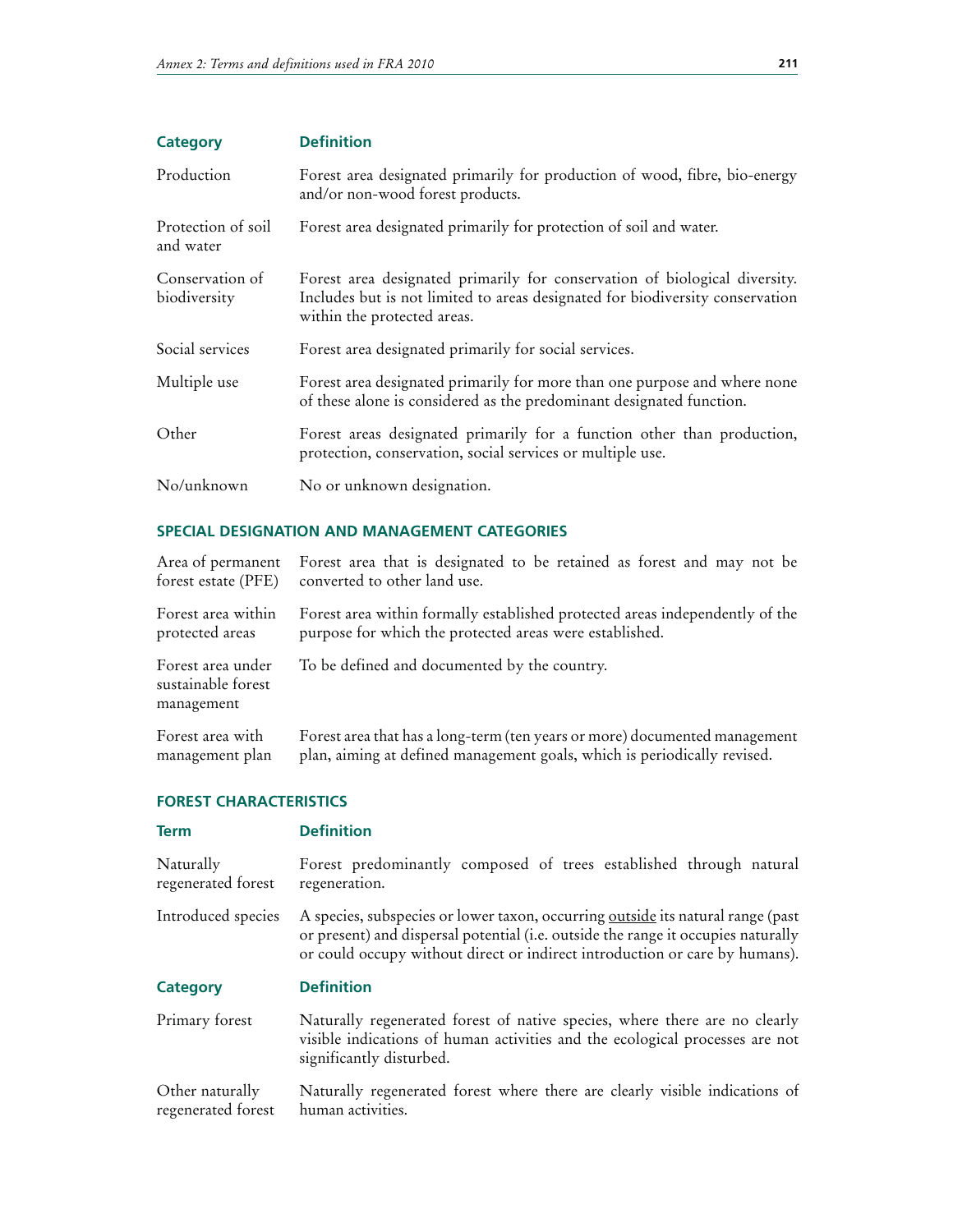branches, bark,

| Other naturally<br>regenerated forest<br>of introduced<br>species $(sub-$<br>category) | Other naturally regenerated forest where the trees are predominantly of<br>introduced species.     |
|----------------------------------------------------------------------------------------|----------------------------------------------------------------------------------------------------|
| Planted forest                                                                         | Forest predominantly composed of trees established through planting and/<br>or deliberate seeding. |
| Planted forest of<br>introduced species<br>$(sub-category)$                            | Planted forest, where the planted/seeded trees are predominantly of<br>introduced species.         |

# **SPECIAL CATEGORIES**

| <b>Category</b> | <b>Definition</b>                                                        |
|-----------------|--------------------------------------------------------------------------|
|                 | Rubber plantations Forest area with rubber tree plantations.             |
| Mangroves       | Area of forest and other wooded land with mangrove vegetation.           |
| Bamboo          | Area of forest and other wooded land with predominant bamboo vegetation. |

# **FOREST ESTABLISHMENT AND REFORESTATION**

| <b>Term</b>                    | <b>Definition</b>                                                                                                                                                            |
|--------------------------------|------------------------------------------------------------------------------------------------------------------------------------------------------------------------------|
| Afforestation                  | Establishment of forest through planting and/or deliberate seeding on land<br>that, until then, was not classified as forest.                                                |
| Reforestation                  | Re-establishment of forest through planting and/or deliberate seeding on<br>land classified as forest.                                                                       |
| Natural expansion<br>of forest | Expansion of forests through natural succession on land that, until then, was<br>under another land use (e.g. forest succession on land previously used for<br>agriculture). |

# **GROWING STOCK**

| <b>Category</b>                        | <b>Definition</b>                                                                                                                                                                                                                                                                 |
|----------------------------------------|-----------------------------------------------------------------------------------------------------------------------------------------------------------------------------------------------------------------------------------------------------------------------------------|
| Growing stock                          | Volume over bark of all living trees more than X cm in diameter at breast<br>height (or above buttress if these are higher). Includes the stem from ground<br>level or stump height up to a top diameter of Y cm, and may also include<br>branches to a minimum diameter of W cm. |
| Growing stock of<br>commercial species | Growing stock (see def. above) of commercial species.                                                                                                                                                                                                                             |

# **BIOMASS STOCK**

| <b>Category</b> | <b>Definition</b>                                        |
|-----------------|----------------------------------------------------------|
| Above-ground    | All living biomass above the soil including stem, stump, |
| biomass         | seeds, and foliage.                                      |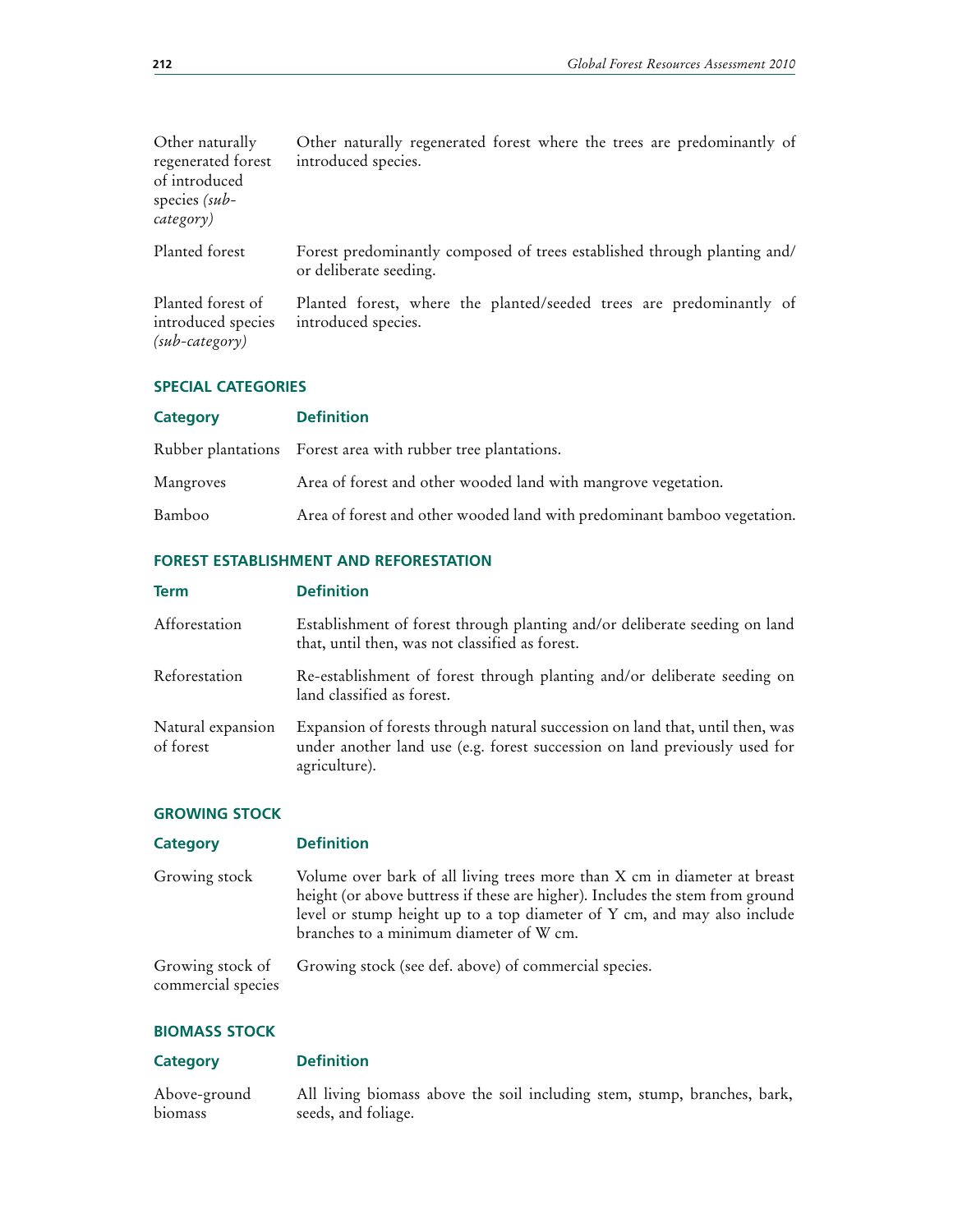Below-ground biomass All biomass of live roots. Fine roots of less than 2mm diameter are excluded because these often cannot be distinguished empirically from soil organic matter or litter. Dead wood All non-living woody biomass not contained in the litter, either standing, lying on the ground, or in the soil. Dead wood includes wood lying on the surface, dead roots, and stumps larger than or equal to 10 cm in diameter or any other diameter used by the country.

#### **CARBON STOCK**

# **Category Definition**

Carbon in aboveground biomass Carbon in all living biomass above the soil, including stem, stump, branches, bark, seeds, and foliage.

Carbon in belowground biomass Carbon in all biomass of live roots. Fine roots of less than 2 mm diameter are excluded, because these often cannot be distinguished empirically from soil organic matter or litter.

- Carbon in dead wood Carbon in all non-living woody biomass not contained in the litter, either standing, lying on the ground, or in the soil. Dead wood includes wood lying on the surface, dead roots, and stumps larger than or equal to 10 cm in diameter or any other diameter used by the country.
- Carbon in litter Carbon in all non-living biomass with a diameter less than the minimum diameter for dead wood (e.g. 10 cm), lying dead in various states of decomposition above the mineral or organic soil.
- Soil carbon Organic carbon in mineral and organic soils (including peat) to a specified depth chosen by the country and applied consistently through the time series.

#### **FOREST FIRES**

| <b>Category</b>                                   | <b>Definition</b>                                                                                                                               |
|---------------------------------------------------|-------------------------------------------------------------------------------------------------------------------------------------------------|
| Number of fires                                   | Number of vegetation fires per year.                                                                                                            |
|                                                   | Area affected by fire Area affected by vegetation fires per year.                                                                               |
| Vegetation fire<br><i>(supplementary</i><br>term) | Any vegetation fire regardless of ignition source, damage or benefit.                                                                           |
| Wildfire                                          | Any unplanned and/or uncontrolled vegetation fire.                                                                                              |
| Planned fire                                      | A vegetation fire regardless of ignition source that burns according to<br>management objectives and requires limited or no suppression action. |

#### **DISTURBANCES AFFECTING FOREST HEALTH AND VITALITY**

#### **Term Definition**

Disturbance Damage caused by any factor (biotic or abiotic) that adversely affects the vigour and productivity of the forest and which is not a direct result of human activities.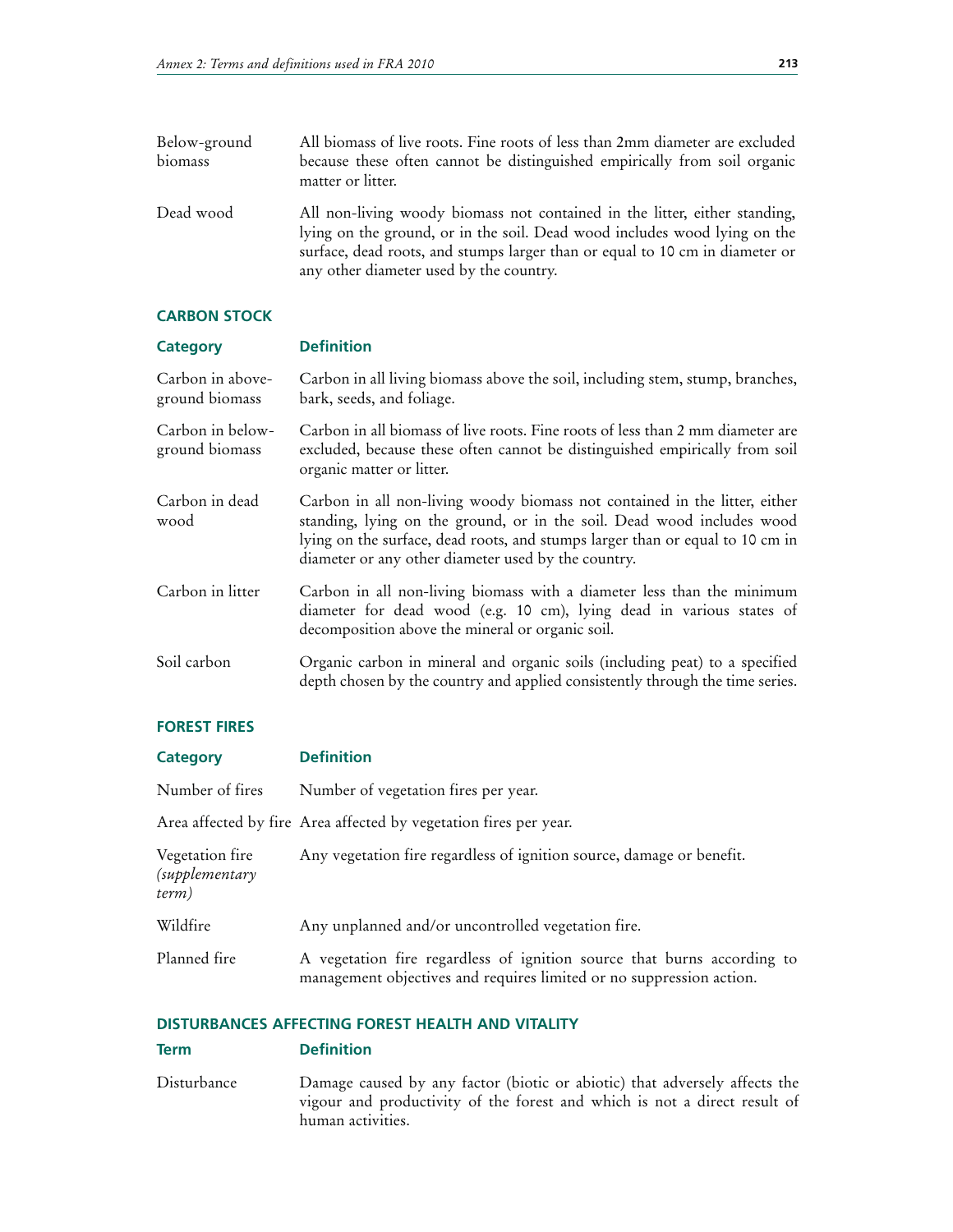| Invasive species          | Species that are non-native to a particular ecosystem and whose introduction<br>and spread cause, or are likely to cause, socio-cultural, economic or<br>environmental harm or harm to human health. |
|---------------------------|------------------------------------------------------------------------------------------------------------------------------------------------------------------------------------------------------|
| <b>Category</b>           | <b>Definition</b>                                                                                                                                                                                    |
| Disturbance by<br>insects | Disturbance caused by insect pests.                                                                                                                                                                  |
| Disturbance by            | Disturbance caused by diseases attributable to pathogens, such as bacteria,                                                                                                                          |
| diseases                  | fungi, phytoplasma or virus.                                                                                                                                                                         |
| Disturbance by            | Disturbance caused by biotic agents other than insects or diseases, such as                                                                                                                          |
| other biotic agents       | wildlife browsing, grazing, physical damage by animals, etc.                                                                                                                                         |
| Disturbance caused        | Disturbances caused by abiotic factors, such as air pollution, snow, storm,                                                                                                                          |
| by abiotic factors        | drought, etc.                                                                                                                                                                                        |

# **WOOD REMOVALS**

| Category                            | <b>Definition</b>                                                                                                                    |
|-------------------------------------|--------------------------------------------------------------------------------------------------------------------------------------|
| Industrial<br>roundwood<br>removals | The wood removed (volume of roundwood over bark) for production of<br>goods and services other than energy production (woodfuel).    |
|                                     | Woodfuel removals The wood removed for energy production purposes, regardless whether for<br>industrial, commercial or domestic use. |

#### **NON WOOD FOREST PRODUCTS AND VALUE**

#### **Term Definition** Non-wood forest product (NWFP) Goods derived from forests that are tangible and physical objects of biological origin other than wood. Value of NWFP removals For the purpose of this table, value is defined as the market value at the site of collection or forest border.

#### **EMPLOYMENT**

| <b>Category</b>                | <b>Definition</b>                                                                                                                                                                                                              |
|--------------------------------|--------------------------------------------------------------------------------------------------------------------------------------------------------------------------------------------------------------------------------|
| Full-time<br>equivalents (FTE) | A measurement equal to one person working full-time during a specified<br>reference period.                                                                                                                                    |
| Employment                     | Includes all persons in paid employment or self-employment.                                                                                                                                                                    |
| Paid employment                | Persons who during a specified reference period performed some work for<br>wage or salary in cash or in kind.                                                                                                                  |
| Self-employment                | Persons who during a specified reference period performed some work<br>for profit or family gain in cash or in kind (e.g. employers, own-account<br>workers, members of producers' cooperatives, contributing family workers). |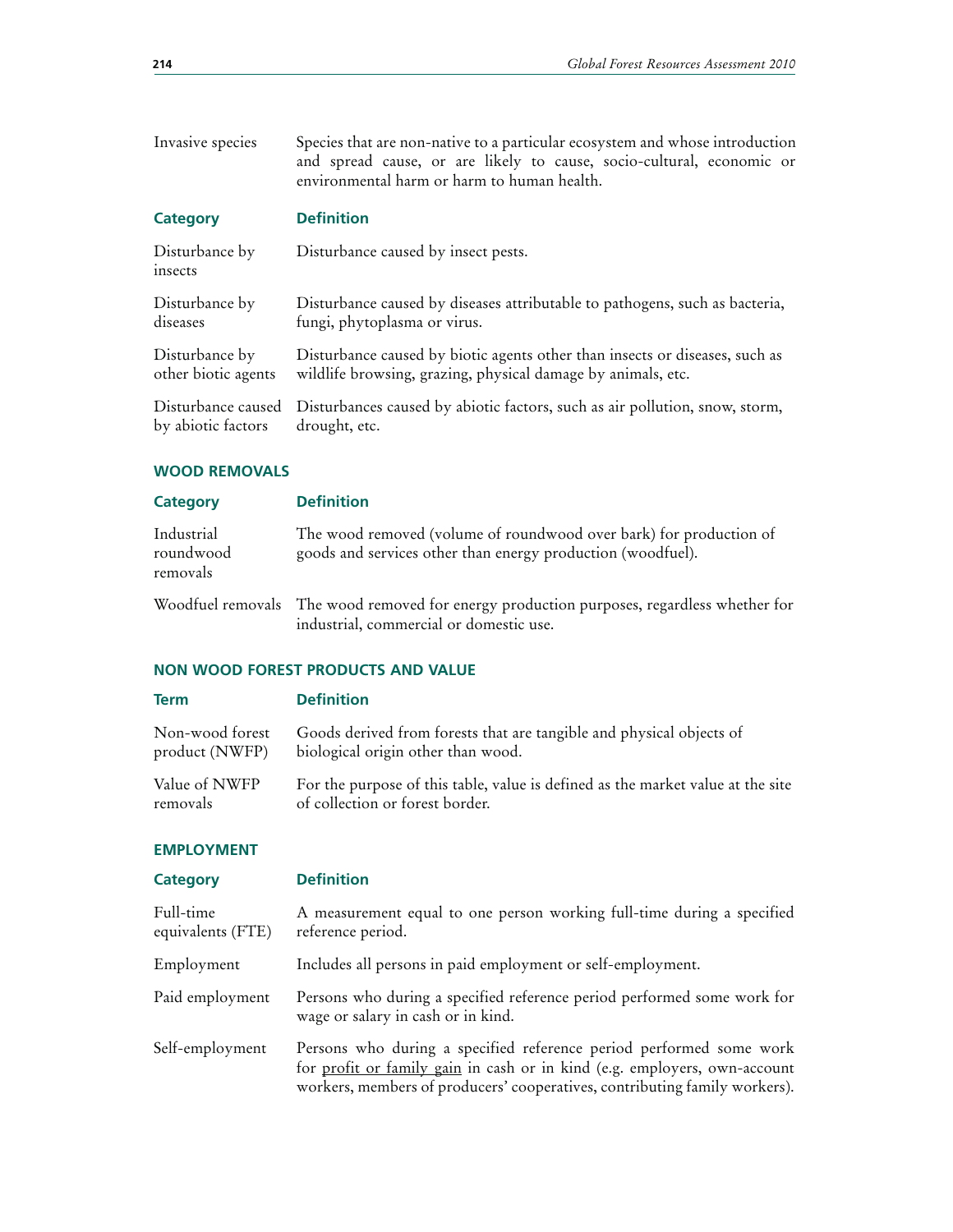| <b>Category</b> | <b>Definition</b> |
|-----------------|-------------------|
|-----------------|-------------------|

Employment in primary production forests. of goods<sup>37</sup> Employment in activities related to production of goods derived from

Employment in management of protected areas Employment in activities related to the management of protected areas with forests.

# **POLICY AND LEGAL FRAMEWORK**

| <b>Term</b>                        | <b>Definition</b>                                                                                                                                                                                                                                                                                                                                                                                                    |
|------------------------------------|----------------------------------------------------------------------------------------------------------------------------------------------------------------------------------------------------------------------------------------------------------------------------------------------------------------------------------------------------------------------------------------------------------------------|
| Forest policy                      | A set of orientations and principles of actions adopted by public authorities<br>in harmony with national socio-economic and environmental policies in a<br>given country to guide future decisions in relation to the management, use<br>and conservation of forest and tree resources for the benefit of society.                                                                                                  |
| Forest policy<br>statement         | A document that describes the objectives, priorities and means for<br>implementation of the forest policy.                                                                                                                                                                                                                                                                                                           |
| National forest<br>programme (NFP) | A generic expression that refers to a wide range of approaches towards<br>forest policy formulation, planning and implementation at national and sub-<br>national levels. The national forest programme provides a framework and<br>guidance for country-driven forest sector development with participation<br>of all stakeholders and in consistence with policies of other sectors and<br>international policies. |
| Law (Act or Code)<br>on forest     | A set of rules enacted by the legislative authority of a country regulating the<br>access, management, conservation and use of forest resources.                                                                                                                                                                                                                                                                     |

#### **INSTITUTIONAL FRAMEWORK**

| <b>Term</b>                                             | <b>Definition</b>                                                                                                                           |
|---------------------------------------------------------|---------------------------------------------------------------------------------------------------------------------------------------------|
| Minister<br>responsible for<br>forest policy-<br>making | Minister holding the main responsibility for forest issues and the formulation<br>of the forest policy.                                     |
| Head of Forestry                                        | The Head of Forestry is the government officer responsible for implementing<br>the mandate of the public administration related to forests. |
| Level of<br>subordination                               | Number of administrative levels between the Head of Forestry and the<br>Minister.                                                           |
| University degree                                       | Qualification provided by a university after a minimum of 3 years of post<br>secondary education.                                           |

<sup>&</sup>lt;sup>37</sup> This category corresponds to the ISIC/NACE Rev. 4 activity A02 (Forestry, logging and related service activities) with the exception of the activities "growing of Christmas trees" and "growing of rubber trees" which are included in the FRA definition but excluded in the ISIC activity A02.